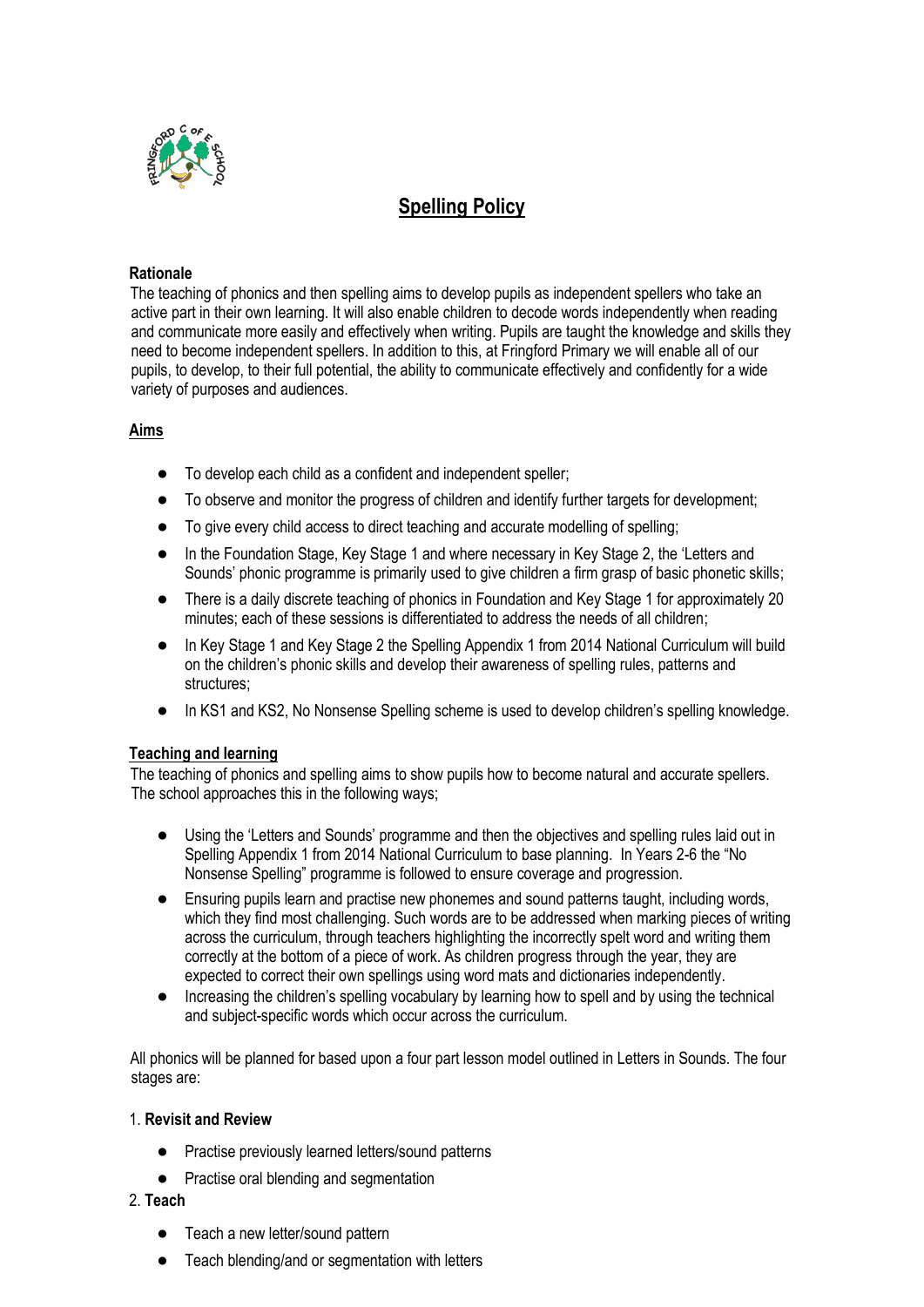● Teach tricky words that cannot be decoded

# 3. **Practise**

• Practise reading/and or spelling words with the new letters/sound pattern

# 4. **Apply**

● Read or write a caption using one or more high frequency words and the letters/sound pattern learnt during the session

# 1. **Revisit, explain, use**

● The first part of the sequence consists of lively oral and quick-write activities with two purposes: to revise and secure prior learning and to introduce and explain new learning. An important aspect of this part of the sequence is that children use the words orally, in context, so that they have a clear understanding of what they are learning. For example, in a unit related to learning the correct spelling of verb endings, the children need to have a clear understanding of the concept of tense.

# 2. **Teach, model, define**

● Provide a range of direct teaching activities, including teacher modelling and involving the children in the new learning. For example, after an introductory activity based on the spelling of plurals, the teacher and children define the categories and generalise the rules for their formation.

# 3. **Practise, explore, investigate**

● Provide children with the opportunity to work independently, in pairs or in small groups, using a range of strategies to practise and consolidate new learning.

# 4. **Apply, assess, reflect**

- revise new learning
- apply the words orally and in writing
- reflect and assess progress
- ask children to apply their learning in writing

# **How spelling is taught throughout the school**

# **Foundation Stage**

We take an interactive and multisensory approach to the teaching of phonics, where all pupils are actively involved and engaged in the learning of new sounds. The emphasis is on linking the teaching and practising of letter shapes and patterns with the development of pupil's ability to listen to, and discriminate between, the sounds which make up a word. Much of this occurs through games and activities, which encourage focused listening. Pupils learn at an early stage how to discriminate and make connections between letter sounds used in reading (phonemes) and letter names used in spelling (graphemes). Phonics is taught on a daily basis.

# **Key Stage 1**

The 'Letters and Sounds' programme continues to be taught on a daily basis through differentiated sessions. We aim for pupils to complete the programme (Phases 1-5) and include the objectives from Spelling Appendix 1 from 2014 National Curriculum by the end of Year 2. For spelling purposes, the emphasis is on the pupils' ability to segment words into phonemes and then match the most likely letter or letters to each sound when writing. In addition to this, pupils learn how to read and spell 'Common Exception Words', as listed in the Spelling Appendix 1 in the 2014 National Curriculum.

The aim by the end of Key Stage 1 is for pupils to be able to learn and investigate how to use common spelling patterns and frequently used prefixes and suffixes in their writing. Pupils will, as a consequence,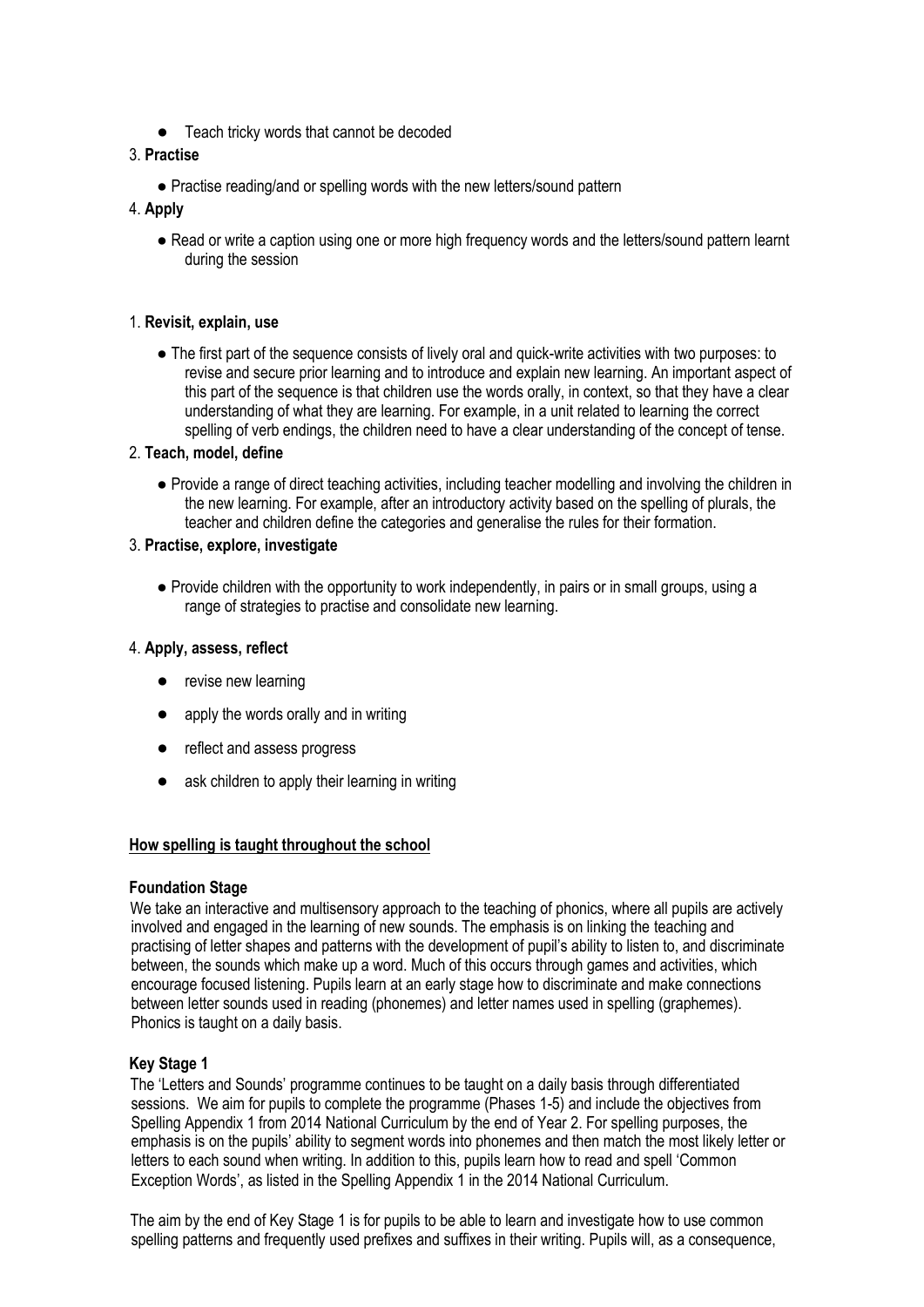become increasingly more independent and be able to begin to identify reasons for misspellings in their own writing.

# **Key Stage 2**

In Key Stage 2, children continue to be taught spellings using the No Nonsense spelling scheme for approximately 20 minutes. Children are taught the different ways to learn their spellings and keep spelling journals. Children are tested on their spellings on a weekly basis in school.

# **What is the** *No Nonsense Spelling* **Programme?**

The *No Nonsense Spelling* Programme was devised to offer teachers a comprehensive yet accessible progression in the teaching of spelling. Guidance, rather than prescription, is provided on how to teach the strategies, knowledge and skills pupils need to learn.

The focus of the programme is on the *teaching* of spelling, which embraces knowledge of spell- ing conventions – patterns and rules; but integral to the teaching is the opportunity to promote the *learning* of spellings, including statutory words, common exceptions and personal spellings.

The programme:

- Delivers a manageable tool for meeting the requirements of the 2014 National Curriculum;
- Has a clear progression through blocks of teaching units across the year;
- Comprehensively explains how to teach spelling effectively.

# **How** *No Nonsense Spelling* **is organised**

The programme consists of the following elements:

- The requirements of the National Curriculum, which have been organised into strands and then broken down into termly overviews. The overall pathway can be found on the USB stick.
- Termly overviews that have been mapped across weeks as half termly plans. These follow a
- model of five spelling sessions across two weeks, except in Year 2 where sessions are daily.
- Daily lesson plans for each session, with Supporting Resources, including word lists and guidance on conventions.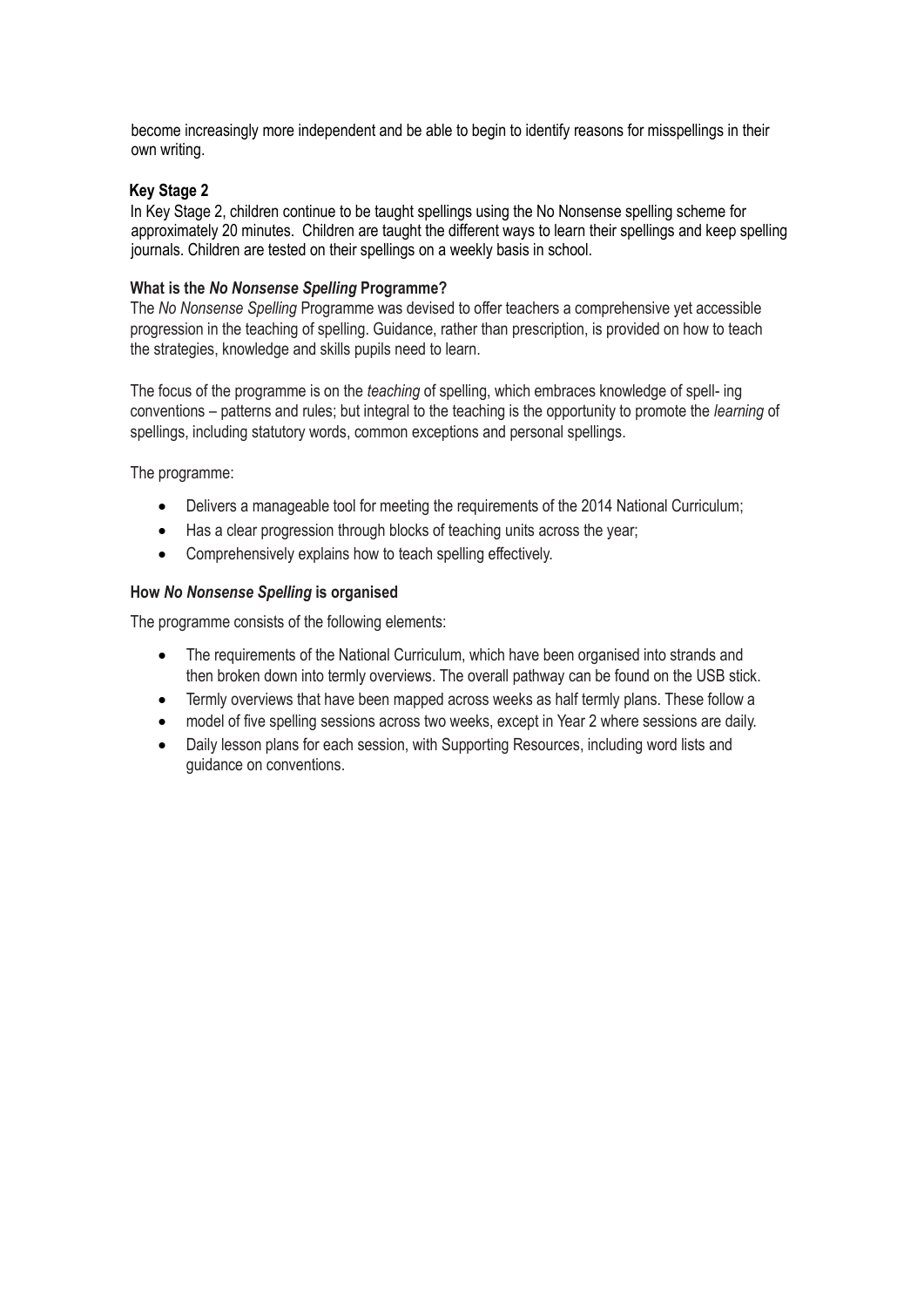Strategies that children are encouraged to use:

| Look, say, cover,<br>write, check                      | This is probably the most common strategy used to learn spellings.<br>Look: first look at the whole word carefully and if there is one part of the word that is<br>difficult, look at that part in more detail.<br>Say: say the word as you look at it, using different ways of pronouncing it if that will<br>make it more memorable.<br><b>Cover: cover the word.</b><br>Write: write the word from memory, saying the word as you do so.<br>Check: Have you got it right? If yes, try writing it again and again! If not, start again -<br>look, say, cover, write, check.                                                                                                                                                               |
|--------------------------------------------------------|---------------------------------------------------------------------------------------------------------------------------------------------------------------------------------------------------------------------------------------------------------------------------------------------------------------------------------------------------------------------------------------------------------------------------------------------------------------------------------------------------------------------------------------------------------------------------------------------------------------------------------------------------------------------------------------------------------------------------------------------|
| Trace, copy and<br>replicate<br>(and then check)       | This is a similar learning process to 'look, say, cover, write, check' but is about<br>developing automaticity and muscle memory.<br>Write the word out on a sheet of paper ensuring that it is spelt correctly and it is large<br>enough to trace over. Trace over the word and say it at the same time. Move next to<br>the word you have just written and write it out as you say it. Turn the page over and<br>write the word as you say it, and then check that you have spelt it correctly.<br>If this is easy, do the same process for two different words at the same time. Once you<br>have written all your words this way and feel confident, miss out the tracing and<br>copying or the tracing alone and just write the words. |
| Segmentation<br>strategy                               | The splitting of a word into its constituent phonemes in the correct order to<br>support spelling.                                                                                                                                                                                                                                                                                                                                                                                                                                                                                                                                                                                                                                          |
| Quickwrite                                             | Writing the words linked to the teaching focus with speed and fluency. The aim<br>is to write as many words as possible within a time constraint.<br>Pupils can write words provided by the teacher or generate their own examples. For<br>example, in two minutes write as many words as possible with the /i:/ phoneme.<br>This can be turned into a variety of competitive games including working in teams<br>and developing relay race approaches.                                                                                                                                                                                                                                                                                     |
| <b>Drawing around</b><br>the word to show<br>the shape | Draw around the words making a clear distinction in size where there are ascenders<br>and descenders. Look carefully at the shape of the word and the letters in each box.<br>Now try to write the word making sure that you get the same shape.                                                                                                                                                                                                                                                                                                                                                                                                                                                                                            |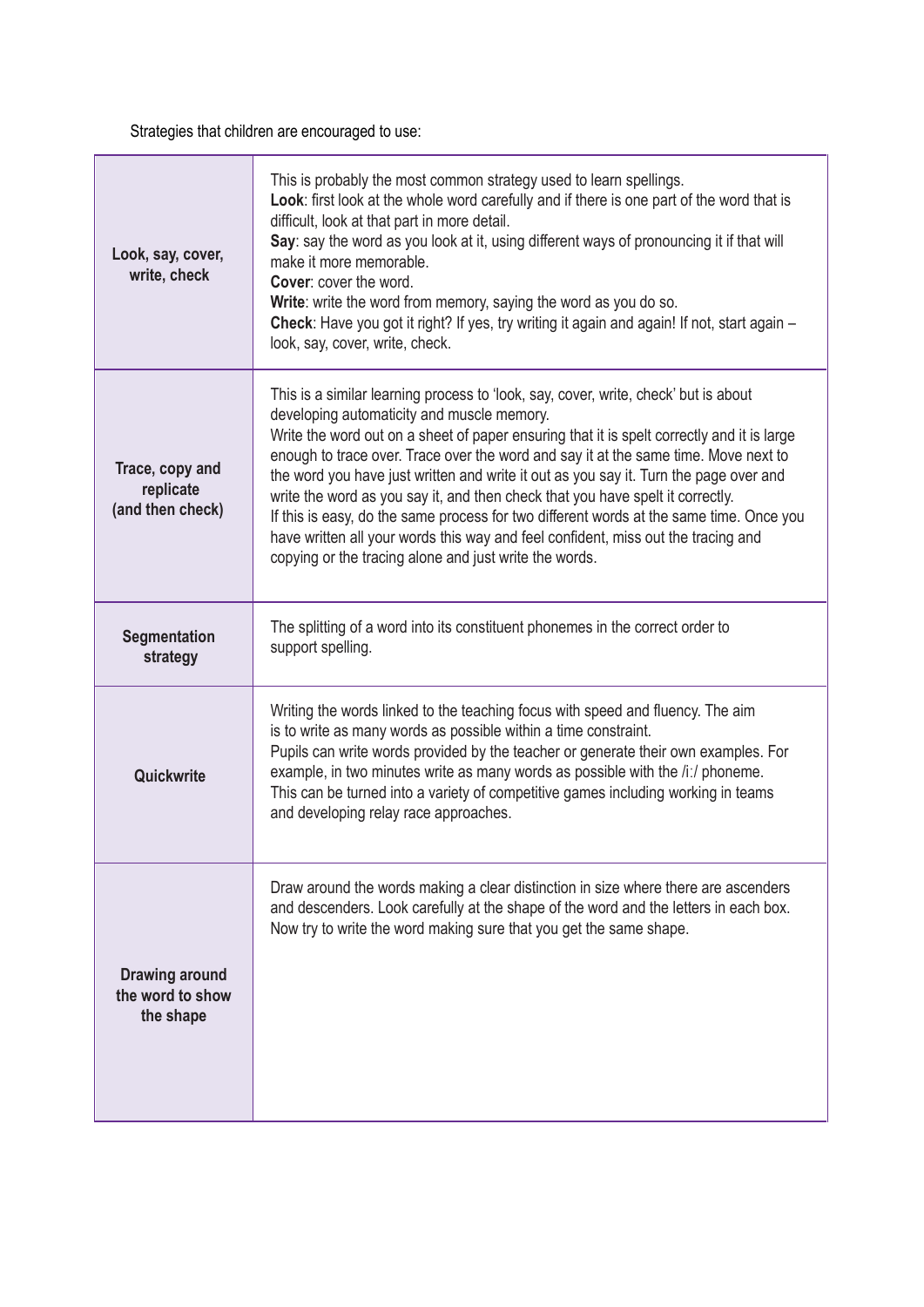|                                     | This strategy is all about making a word memorable. It links to meaning in order to try<br>to make the spelling noticeable.                                                                                                                                                                                                                                                                                                                                                                                                                                                                                      |
|-------------------------------------|------------------------------------------------------------------------------------------------------------------------------------------------------------------------------------------------------------------------------------------------------------------------------------------------------------------------------------------------------------------------------------------------------------------------------------------------------------------------------------------------------------------------------------------------------------------------------------------------------------------|
| Drawing an image<br>around the word | Mönärchy                                                                                                                                                                                                                                                                                                                                                                                                                                                                                                                                                                                                         |
|                                     | You can't use this method as your main method of learning spellings, but it<br>might work on those that are just a little more difficult to remember.                                                                                                                                                                                                                                                                                                                                                                                                                                                            |
| <b>Words without</b><br>vowels      | This strategy is useful where the vowel choices are the challenge in the words. Write the<br>words without the vowels and pupils have to choose the correct grapheme to put in the<br>space. For example, for the word field:                                                                                                                                                                                                                                                                                                                                                                                    |
|                                     | This method of learning words forces you to think of each letter separately.                                                                                                                                                                                                                                                                                                                                                                                                                                                                                                                                     |
| <b>Pyramid words</b>                | р<br>pу<br>pyr<br>pyra<br>pyram<br>pyrami<br>pyramid                                                                                                                                                                                                                                                                                                                                                                                                                                                                                                                                                             |
|                                     | You can then reverse the process so that you end up with a diamond                                                                                                                                                                                                                                                                                                                                                                                                                                                                                                                                               |
| <b>Other strategies</b>             | Other methods can include:<br>Rainbow writing. Using coloured pencils in different ways can help to make parts<br>$\bullet$<br>of words memorable. You could highlight the tricky part s of the word or write the<br>tricky part in a different colour. You could also write each letter in a different colour,<br>or write the word in red, then overlay in orange, yellow and so on.<br>Making up memorable 'silly sentences' containing the word<br>Saying the word in a funny way – for example, pronouncing the 'silent' letters<br>in a word<br>Clapping and counting to identify the syllables in a word. |

Across the school, teachers use their professional judgement in order to pitch the pace of their spelling sessions. Those that find spelling trickier will be taught the words and rules at a slower pace to ensure their understanding is solid before moving on. Those who find spelling easier will investigate extensions and exceptions to the rules they are being taught.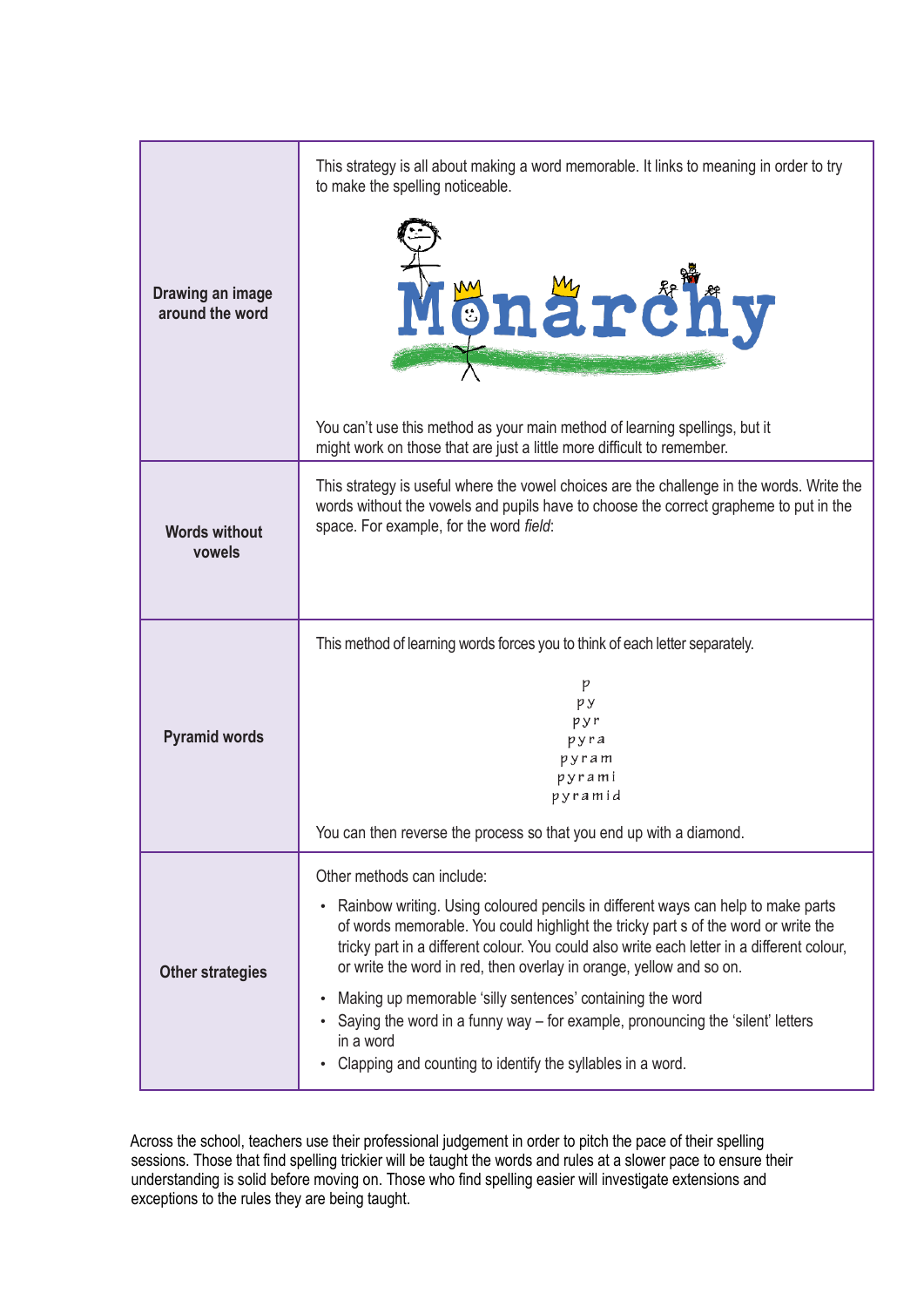# **Involvement of Parents**

Key Stage 1 teachers distribute high frequency word lists for parents/carers to support their children further at home, these are also available when necessary for those children in Key Stage 2 who are still to learn to read and write these words.

Spelling journals with spelling lists are taken home so that parents are able to support their child.

# **Monitoring and Review**

In Foundation Stage and Key Stage 1, teachers monitor and assess the children's phonic progress on a regular basis. Data is gathered from a variety of sources including one to one assessments and from children's written work. More informal assessments also occur as part of daily teaching. Children's progress is recorded half-termly on the phonics tracker on Insight.

In Key Stage 2, informal testing is used as a diagnostic tool to inform future planning and grouping of children, depending on their individual spelling needs. Whenever possible, spelling errors are tackled with pupils present.

When marking written work, teachers use the Marking and Feedback Code as outlined in the Assessment Policy.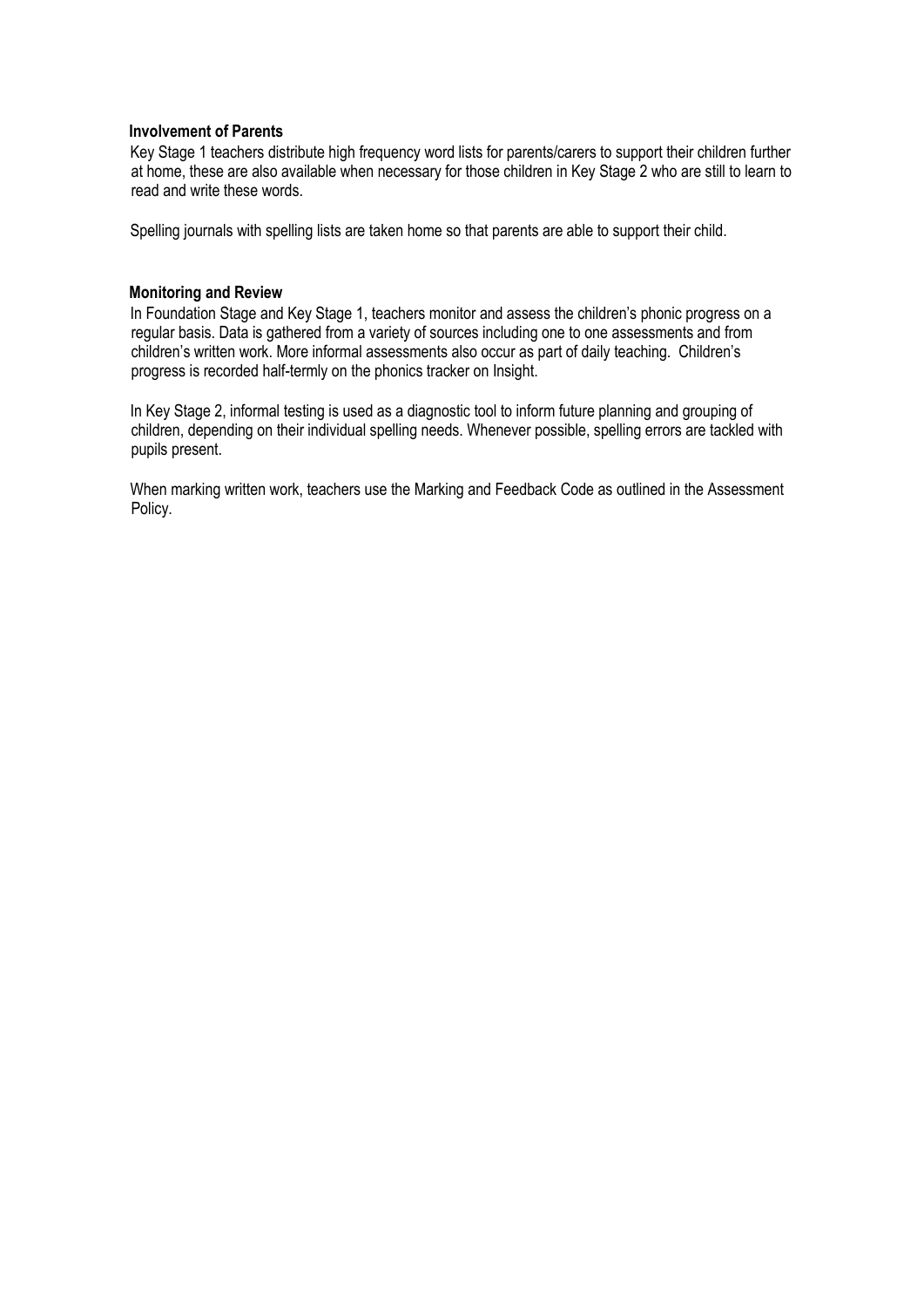

# **Spelling Pathway Years 2 to 6**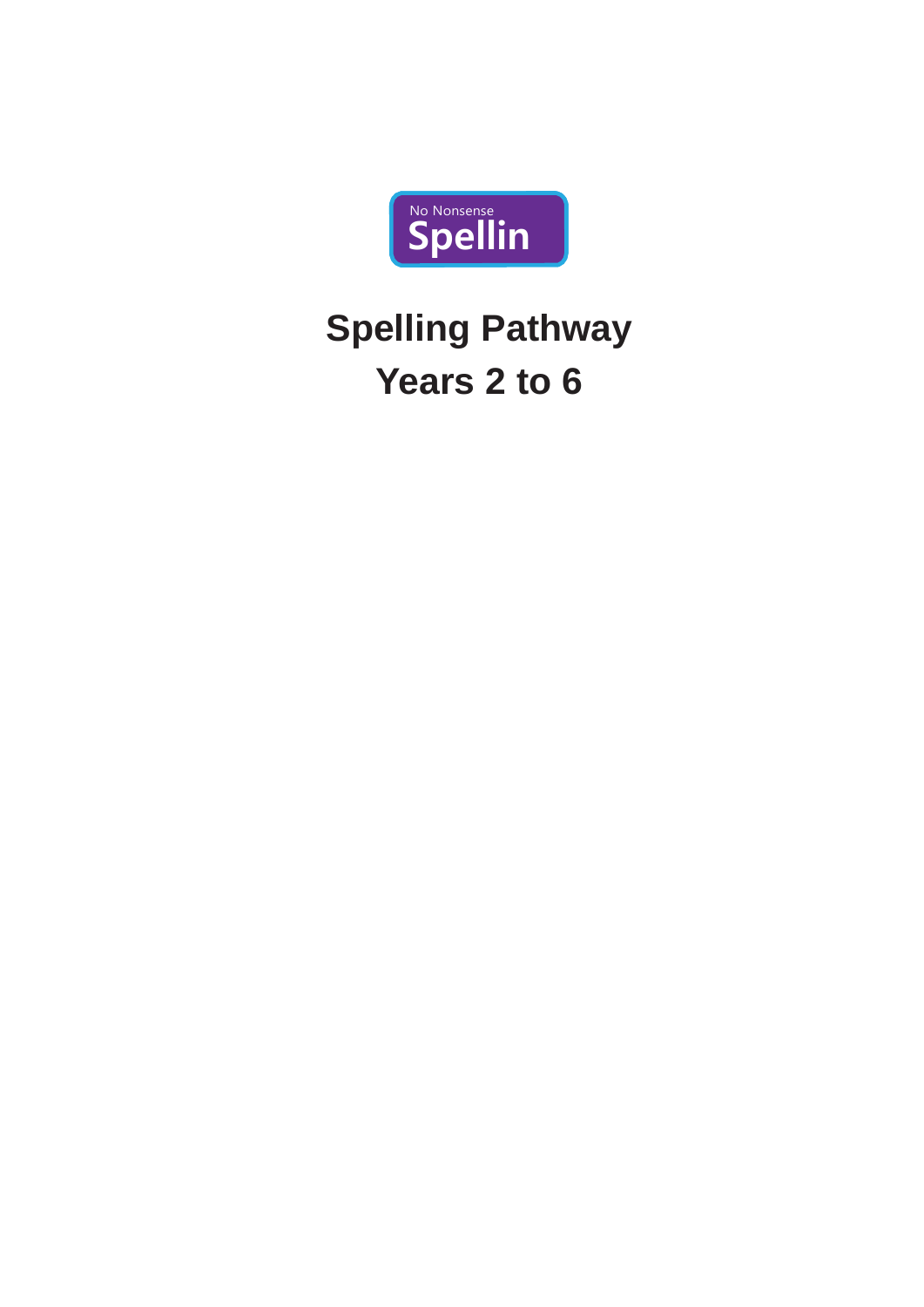# **Year 2**

# Term 1 Term 2 Term 2 Term 3

# **Revisit**

Phase 5 GPCs as required by pupils

# **Homophones**

Introduce Year 2 homophones when relevant. (example homophones: *see/sea, be/bee blue/ blew, bear/bare, flour/flower, hear/here, whole/ hole, one/won, sun/son, no/know, night/knight, to/too/two*)

# **Year 2 phonics**

- The sound /dʒ/ spelt '-ge' and '-dge' at the end of words, and sometimes spelt as 'g' elsewhere in words before 'e', 'i' and 'y'.
- The /s/ sound spelt 'c' before 'e', 'i' and 'y'
- The /n/ sound spelt 'kn' and (less often) 'gn' at the beginning of words

# **Common exception words**

/aɪ/ sound spelt 'i' in common exception words: *find, kind, mind, behind, child (children), wild, climb* as well as others as needed by pupils.

# **Strategies at the point of writing**

Teach, practise and apply spelling strategies at the point of writing using Have a Go strategies:

- **Segmentation**
- Using a GPC chart
- Using spelling journals, word banks, the environment, a working wall
- Word sort
- Which one looks right?

# **Proofreading**

- After writing, teach pupils to: Use a reliable source (word bank, environmental print) to check their spelling at the proofreading stage.
- Check writing for mistakes in common exception/tricky words.
- Ensure that guidance on marking is used to support children's proofreading.

# **Learning and practising spellings**

Teach children how to learn and practise spellings including words taught in new knowledge, common exception or tricky words and individual target words.

- Identify the tricky part of the word
- Segmentation strategy
- Look, Say, Cover, Write, Check
- Rainbow write
- Saying the word in a funny way

# **Revisit**

The /l/ or /əl/ sound spelt '-le' at the end of words

**Homophones and near homophones**  *quite/quiet, night/knight, new/knew, not/knot, they're/there/their* and others as relevant

# **Apostrophe**

The possessive apostrophe (singular nouns) Apostrophe for contractions (*can't, didn't, hasn't, it's, couldn't, I'll, they're*)

# **Year 2 phonics**

The /aɪ/ sound spelt 'y' at the end of words The /i:/ sound spelt '-ey' The /r/ sound spelt '-wr' at the beginning of words The /ɒ/ sound spelt 'a' after 'w' and 'qu'

The sound /ʒ/ spelt 's'

# **Common exception words**

Examples include: *most, only, both, could, would, should, move, prove, improve* and others as needed by pupils

# **Suffixes**

Adding endings '-ing-, '-ed', '-er', '-est', '-y' to words ending in 'e' with a consonant before it Adding '-ing-, '-ed', '-er', '-est' and '-y' to words of one syllable ending in a single consonant letter after a single vowel letter Adding '-es' to nouns and verbs ending in 'y' The suffixes '-ful' , '-less' and '-ly' Words ending in '-tion'

# **Strategies at the point of writing**

- Have a go
- Using the working wall to find correct spellings of high frequency and common exception words
- Using an alphabetically-ordered word bank

# **Proofreading:**

After writing, teach pupils to:

- Use a reliable source (word bank, environmental print) to check their
- spelling at the proofreading stage. Check writing for mistakes in common
- exception / tricky words. Use dictionary skills

Ensure that guidance on marking is used to support pupils' proofreading

# **Learning and Practising spellings**

If not already introduced, introduce the use of spelling journals.

- Focus on learning of knowledge and patterns taught this term
- Remind pupils of the following strategies: **Segmentation**
- Look, Say, Cover, Write, Check
- Using mnemonics
- Saying the word in a funny way

# **Revisit**

The possessive apostrophe (singular nouns)

# **Homophones**

Revision of all homophones taught so far

# **Apostrophe**

The possessive apostrophe (singular nouns)

# **Year 2 phonics**

The /l/ or /əl/ sound spelt '-el' at the end of words The /l/ or /əl/ sound spelt '-al' at the end of words The /l/ or /əl/ sound spelt '-il' at the end of words (unusual spelling) The /o:/ sound spelt 'a' before 'l' and 'll' The /ɔ:/ sound spelt 'ar' after 'w' The / $N$  sound spelt 'o' The /ɜ:/ sound spelt 'or' after 'w'

# **Common exception words**

All Year 2 words not taught so far

### **Suffixes**

Adding endings '-ing', '-ed', '-er', and '-est' to words ending in 'y The suffixes '-ment', '-ness',

# **Strategies at the point of writing**

Teach, practise and apply spelling strategies at the point of writing using Have a Go strategies

- Introduce individual Have a Go sheets if not established already
- Teach using analogy to spell a word you don't know

# **Proofreading**

After writing, secure routines for proofreading:

- Use a reliable source (word bank, environmental print and dictionary) to check their spelling at the proofreading stage.
- Check writing for mistakes in common exception or tricky words.
- Ensure that guidance on marking is used to support pupils' proofreading.

# **Learning and practising spellings**

Secure learning routines with resources, for example spelling journals or environmental print.

Remind pupils of the following strategies: • Writing in the air

- Tracing over the word
- Rainbow writing
- Look, say, cover, write, check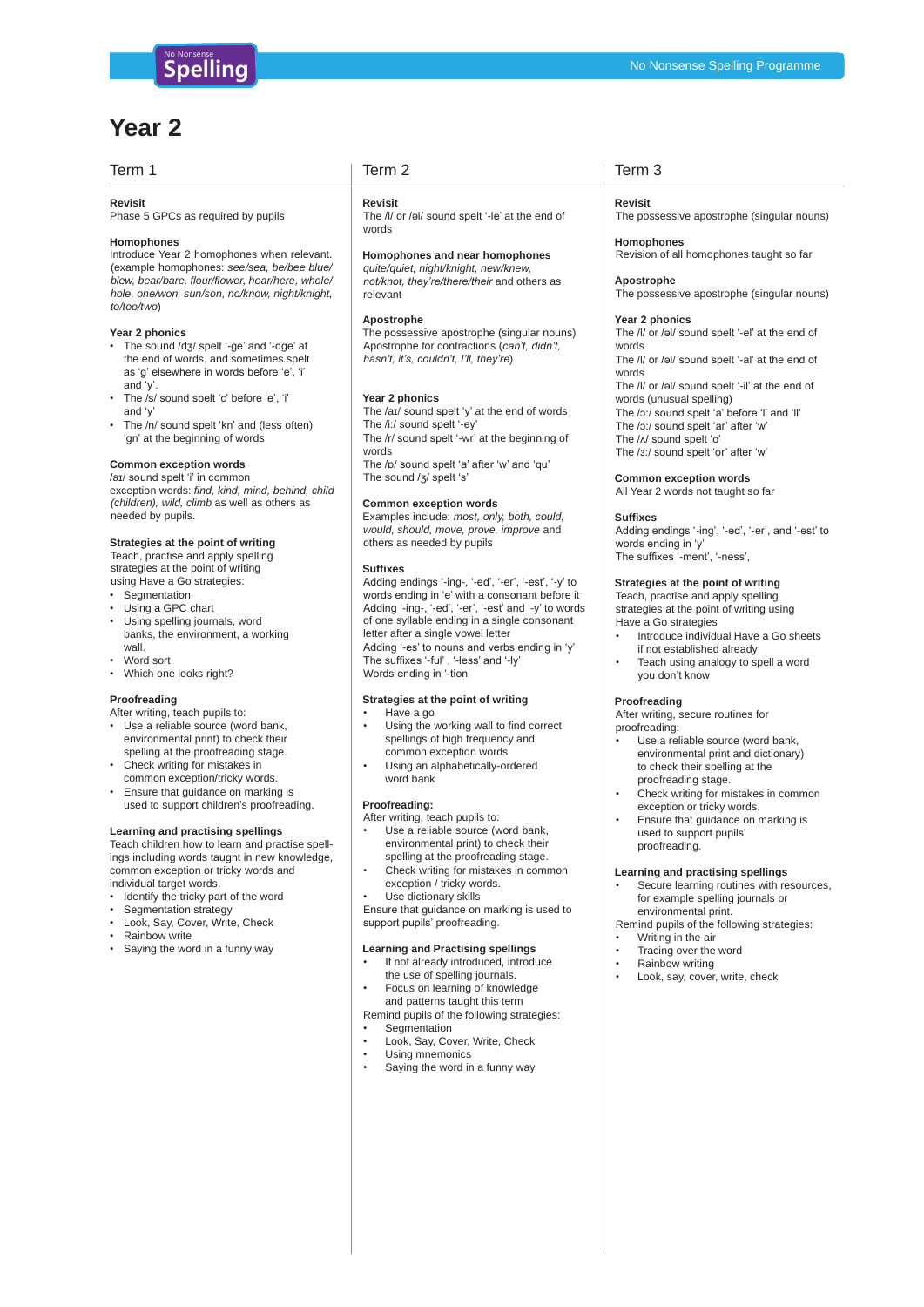# **Year 3**

# Term 1 Term 2 Term 2 Term 3

# **Revisit**

Common exception words from Year 2

# **Prefixes and suffixes**

Revise prefix 'un'. New prefixes: 'pre-', 'dis-', 'mis-', 're-'. Revise suffixes from Year 2: '-s', '-es', '-ed', '-ing', '-er'

# **Rare GPCs**

The /eɪ/ sound spelt 'ei', 'eigh', or 'ey' The /ɪ/ sound spelt 'y' Words ending with the /g/ sound spelt 'gue' and the /k/ sound spelt '-que' (French in origin)

# **Homophones**

*brake/break, grate/great, eight/ate, weight/wait, son/sun*

# **Apostrophe**

Revise contractions from Year 2

# **Proofreading**

Focus: checking after writing the spelling of KS1 common exception or tricky words.

**Strategies at the point of writing**  Reintroduce Have a go sheets and strategies from Year 2.

### **Learning and Practising spellings** Pupils:

- Learn selected words taught in new knowledge this term.
- Learn words from the Years 3 and 4 word list. (Suggest an average of 5 or 6 words each term.)
- Learn words from personal lists.

Extend the knowledge of spelling strategies and apply to high-frequency and cross-curricular words from the Years 3 and 4 word list.

**Revisit** Strategies at the point of writing. Suffixes from Year 2 ('-ness' and '-ful', with a consonant before)

**Prefixes and suffixes** Prefixes: 'sub-', 'tele-', 'super-', 'auto-' Suffixes 'less' and 'ly'

**Rare GPCs** The /ʃ/ sound spelt 'ch' (mostly French in origin) The /k/ sound spelt 'ch' (Greek in origin)

**Homophones** *here/hear, knot/not, meat/meet*

**Apostrophe** Revise contractions from Year 2

# **Proofreading**

Revise proofreading routines

# **Learning and Practising spellings** Pupils:

- Learn selected words taught in new knowledge this term.
- Learn words from the Years 3 and 4 word list. (Suggest an average of 5 or 6 words each term.)
- Learn words from personal lists.

Extend the knowledge of spelling strategies and apply to high-frequency and cross-curricular words from the Years 3 and 4 word list.

**Revisit** Strategies for spelling at the point of writing Vowel digraphs from Years 1 and 2

**Prefixes and suffixes** Suffix '-ly' with root words ending in 'le' and 'ic' Previously taught suffixes

**Rare GPCs** The /ɪ/ sound spelt 'y' other than at the end of words (*gym, myth*) The /ʌ/ sound spelt 'ou' (*young, touch*)

# **Homophones**

*heel/heal/he'll, plain/plane, groan/grown, rain/ rein/reign*

**Apostrophe** Revise contractions from Year 2

# **Proofreading**

Proofread own writing for misspellings of personal spelling list words.

# **Learning and Practising spellings** Pupils:

- Learn selected words taught in new knowledge this term.
- Learn words from the Years 3 and 4 word list. (Suggest an average of 5 or 6 words each term.)
- Learn words from personal lists.

Extend the knowledge of spelling strategies and apply to high-frequency and cross-curricular words from the Years 3 and 4 word list.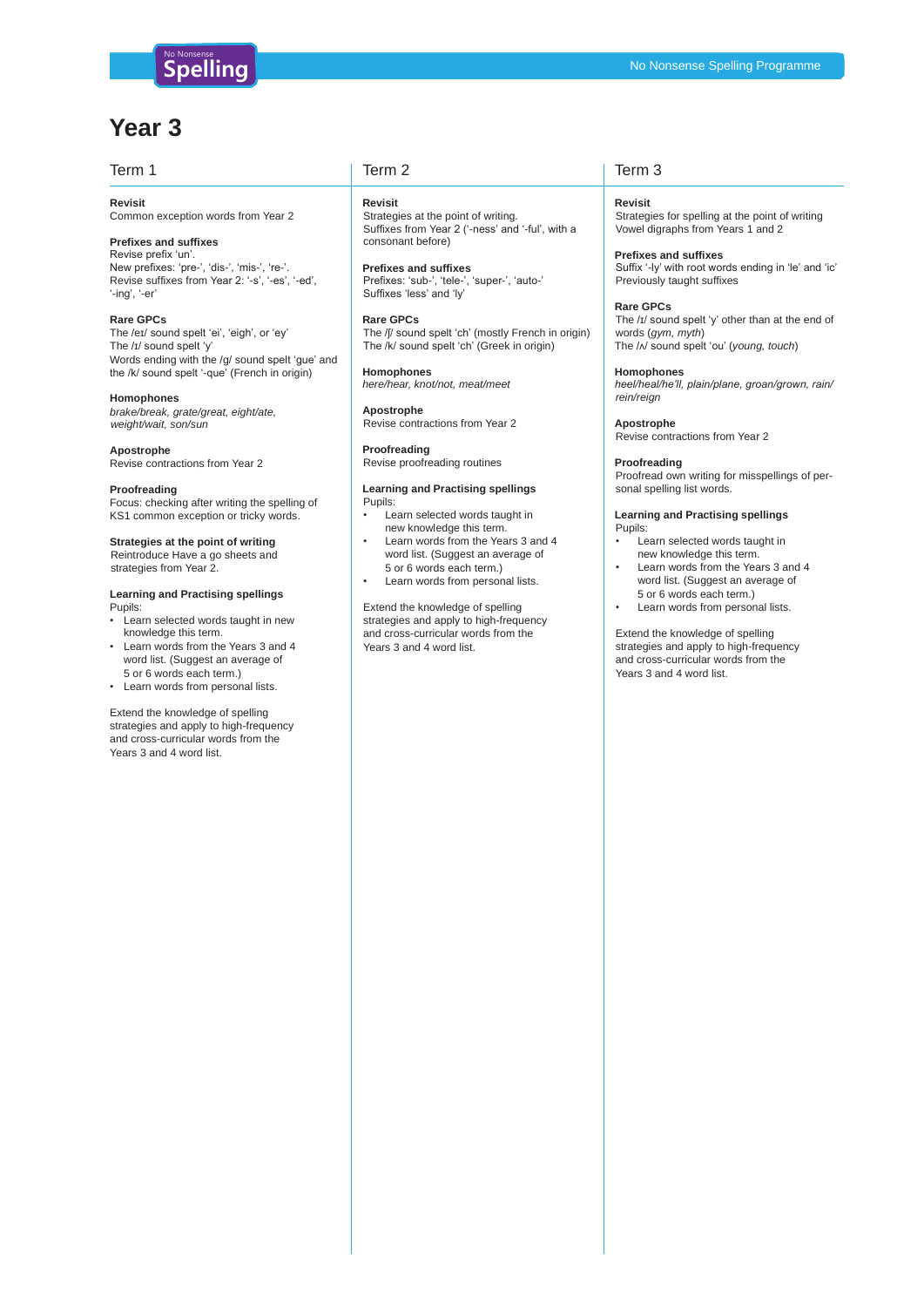# Term 1 Term 2 Term 2 Term 3

# **Revisit**

Strategies at the point of writing: Have a go

# **Rare GPCs**

- Revise: • The /eɪ/ sound spelt 'ei', 'eigh', or 'ey'
- The /ʃ/ sound spelt 'ch'
- The / N sound spelt 'ou'
- (all from Year 3)
- 

**Word endings:** Words ending /ure/ (*treasure, measure*)

# **Prefixes and Suffixes**

- Prefixes 'in-', 'il-', 'im-' and 'ir-'
- Adding suffixes beginning with vowel letters to words of more than one syllable ('-ing', '-en', '-er', 'ed')

## **Homophones**

*peace/piece, main/mane, fair/fare*

# **Apostrophe**

Possessive apostrophe with singular proper nouns (*Cyprus's population*)

# **Proofreading**

Teach proofreading strategies

### **Learning and Practising spellings** Pupils:

- Learn selected words taught in new knowledge this term.
- Learn words from the Years 3 and 4 word list. (Suggest an average of 5 or 6 words each term.)
- Learn words from personal lists.

## Extend the knowledge of spelling strategies and apply to high-frequency and cross-curricular words from the Years 3 and 4 word list.

**Revisit** Year 3 rare GPCs

**Rare GPCs** The /g/ sound spelt 'gu'

# **Word endings**

Words ending /tʃə/ spelt 'ture' (*creature, furniture*) Endings that sound like /ʃən/, spelt '-tion', '-sion', '-ssion', '-cian' (*invention, comprehension, expression, magician*)

# **Prefixes and Suffixes**

Prefixes 'anti-' and 'inter- ' Suffix '-ation'

### **Homophones**

*scene/seen, male/mail, bawl/ball*

# **Apostrophe**

Revise contractions from Year 2 Possessive apostrophe with plurals

# **Proofreading**

Model how to use various strategies in proofreading, including using a dictionary.

# **Learning and Practising spellings** Pupils:

- Learn selected words taught in new knowledge this term.
- Learn words from the Years 3 and 4 word list. (Suggest an average of 5 or 6 words each term.)
- Learn words from personal lists.

Extend the knowledge of spelling strategies and apply to high-frequency and cross-curricular words from the Years 3 and 4 word list.

# **Revisit**

Prefixes from Year 3: 'un-', 'dis-', 'in-', 're-', 'sub-', 'inter-', 'super-', 'anti-', 'auto-'. Focus where needed.

# **Rare GPCs**

Words with the /s/ sound spelt 'sc' (Latin in origin)

# **Word endings**

Endings that sound like /ʒən/ spelt '-sion' (*division, confusion*)

# **Prefixes and Suffixes**

Suffix '-ly'. Teach the exceptions, for example 'y' changed to 'i', 'le' ending changed to 'ly', 'ic' ending changed to '-ally' Suffix '-ous' (*poisonous, outrageous*)

# **Homophones**

*whether/weather, who's/whose, missed/mist, medal/meddle, team/teem*

# **Apostrophe**

Apostrophe for possession, including singular and plural Revise contractions from Year 2 and plural apostrophe rules

# **Proofreading**

Check writing for misspelt words that are on the Years 3 and 4 word list.

### **Learning and Practising spellings** Pupils:

- Learn selected words taught in new knowledge this term.
- Learn words from the Years 3 and 4 word list. (Suggest an average of 5 or 6 words each term.)
- Learn words from personal lists.

Extend the knowledge of spelling strategies and apply to high-frequency and cross-curricular words from the Years 3 and 4 word list.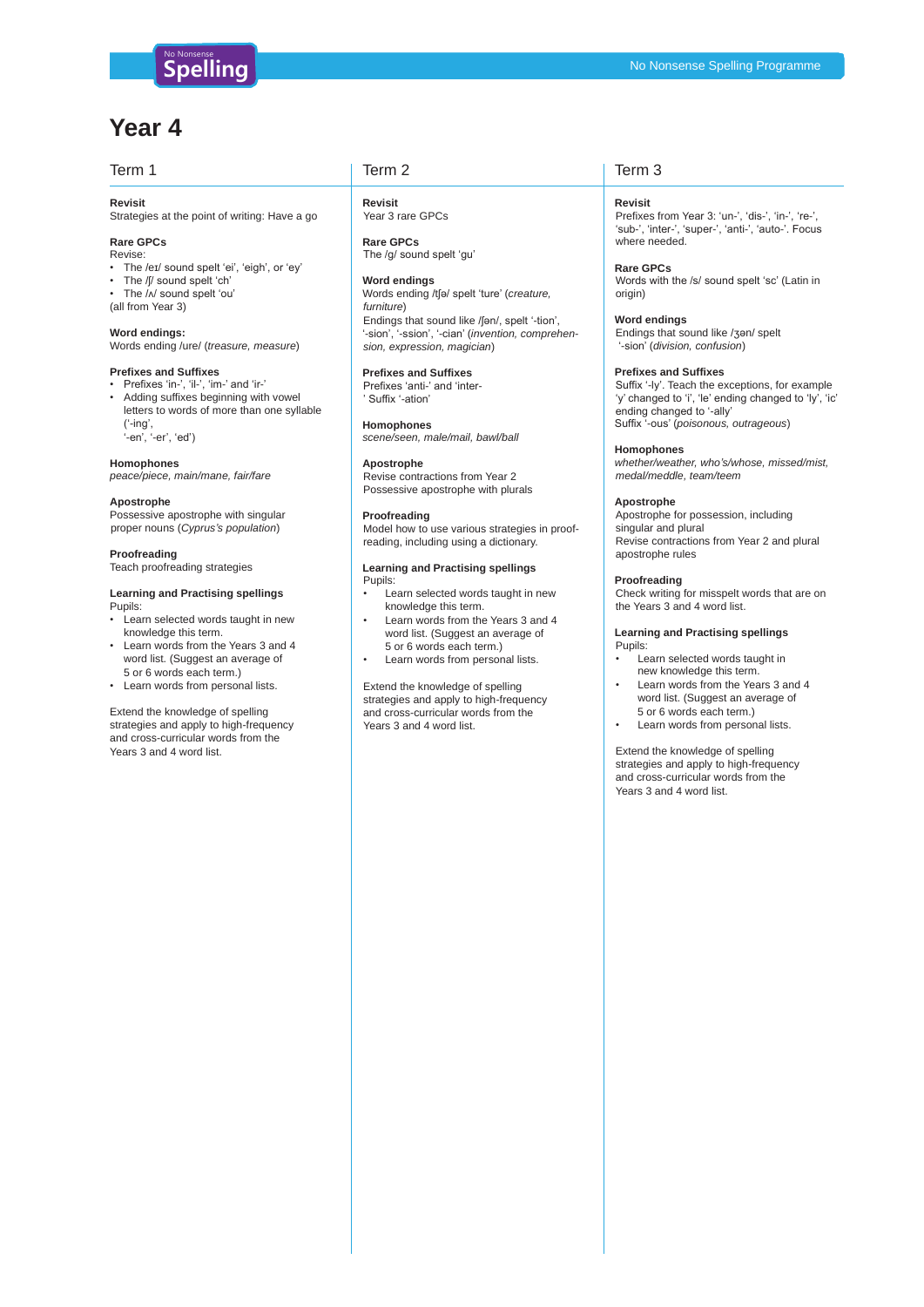# **Year 5**

# Term 1 Term 2 Term 2 Term 3

### **Revisit**

Strategies at the point of writing: Have a go Plurals (adding '-s', '-es' and '-ies') Apostrophe for contraction and possession

**Rare GPCs** Words with 'silent' letters

### **Morphology/ Etymology**

Use spelling journals to record helpful etymological notes on curious or difficult words

**Word endings** Words with the letter string '-ough' Words ending in '-able' and '-ible'

**Homophones** *isle/aisle, aloud/allowed, affect/effect, herd/ heard, past/passed*

**Hyphen** Use of the hyphen (*co-ordinate, co-operate*)

### **Dictionary**

Use of a dictionary to support teaching of word roots, derivations and spelling patterns Use of a dictionary to create word webs

# **Proofreading**

Focus on checking words from personal lists.

### **Learning and Practising spellings** Pupils:

- Learn selected words taught in new knowledge this term.
- Learn words from the Years 5 and 6 word list. (Suggest an average of 7 words each term.)
- Learn words from personal lists.

Extend the knowledge of spelling strategies and apply to high-frequency and cross-curricular words from the Years 5 and 6 word list.

### **Revisit**

Strategies at the point of writing: Have a go Apostrophe for possession

### **Rare GPCs**

Teach words with rare GPCs from the Year 5 and 6 word list (*bruise, guarantee, queue, immediately, vehicle, yacht*) Words with the /i:/ sound spelt 'ei' after 'c' (*receive, ceiling*)

# **Morphology/ Etymology**

Teach extension of base words using word matrices.

### **Word endings**

Words ending in '-ably' and '-ibly' Revise words ending in '-able' and '-ible'

# **Homophones**

*altar/alter, led/lead, steal/steel*

# **Dictionary**

Use a dictionary to create collections of words with common roots

### **Proofreading**

Checking from another source after writing (spell check if on screen, spelling journals, environmental print, spelling partners)

### **Learning and Practising spellings** Pupils:

- Learn selected words taught in new knowledge this term.
- Learn words from the Years 5 and 6 word list. (Suggest an average of 7 words each term.)
- Learn words from personal lists.

Extend the knowledge of spelling strategies and apply to high-frequency and cross-curricular words from the Years 5 and 6 word list.

### **Revisit** Strategies at the point of writing: Have a go A range of strategies for learning words

# **Homophones** (*cereal/serial, father/farther, guessed/guest,*

*morning/mourning, who's/whose*)

**Suffixes** Problem suffixes

# **Dictionary**

Teach use of dictionary to check words, referring to the first three or four letters

# **Proofreading**

Check writing for misspelt words that are on the Years 5 and 6 word list

# **Morphology/ Etymology**

Teach morphemic and etymological strategies to be used when learning specific words

# **Learning and Practising spellings** Pupils:

- Learn selected words taught in new knowledge this term.
- Learn words from the Years 5 and 6 word list. (Suggest an average of 7 words each term.)
- Learn words from personal lists.

Extend the knowledge of spelling strategies and apply to high-frequency and cross-curricular words from the Years 5 and 6 word list.